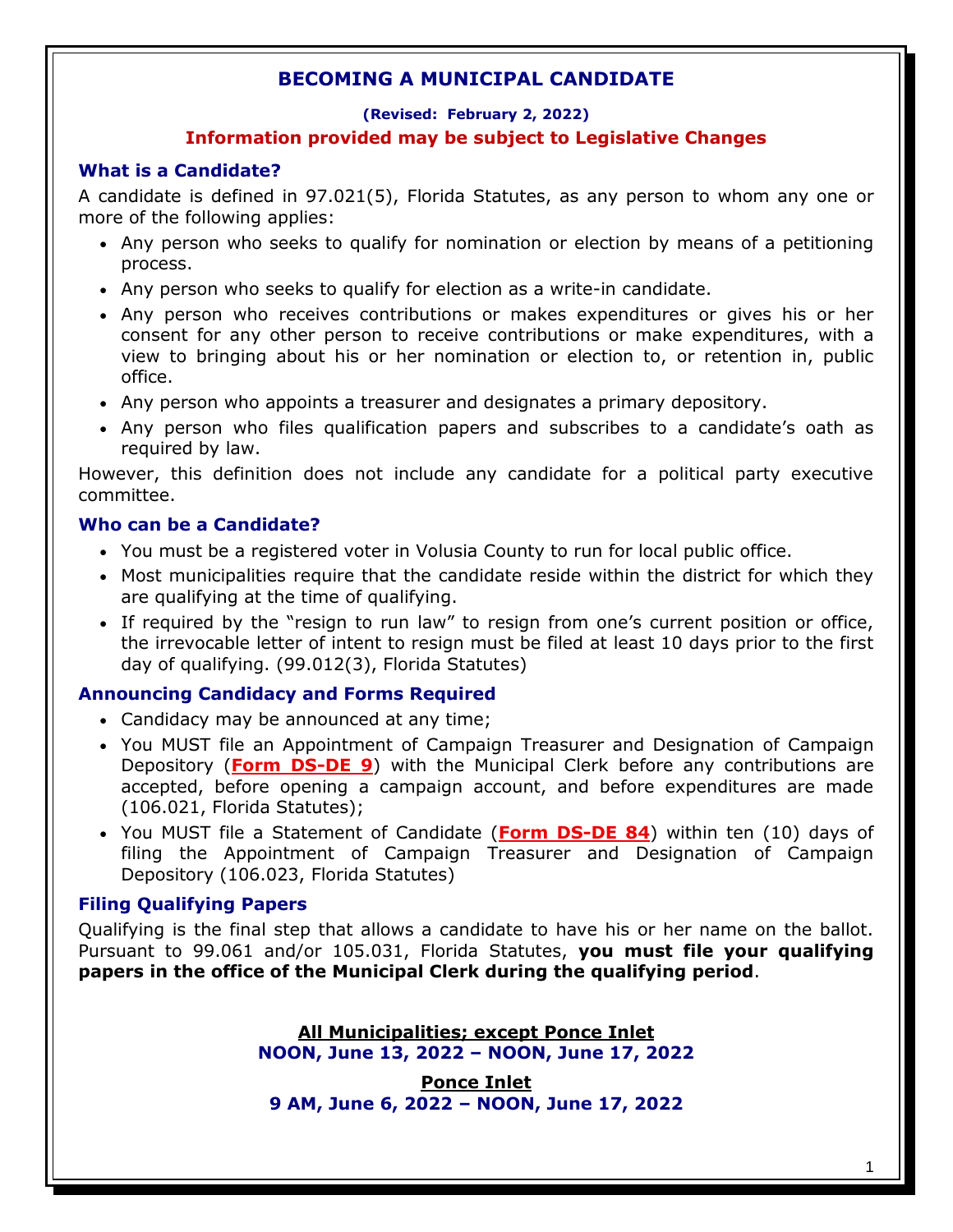## **Forms Required to File**

**[Form DS-DE 9](https://dos.myflorida.com/elections/forms-publications/forms/)**, Appointment of Campaign Treasurer and Designation of Campaign Depository and Statement of Candidate (**[Form DS-DE 84](https://dos.myflorida.com/elections/forms-publications/forms/)**), unless you have already filed these forms with the Supervisor of Elections.

## **Additional Requirements at the time of Qualifying**

- **1.** Loyalty Oath **[Form DS-DE 302NP](https://dos.myflorida.com/elections/forms-publications/forms/)**, for Candidates running in a Non Partisan election.
- **2. [Form](http://www.ethics.state.fl.us/FinancialDisclosure/DownloadAForm.aspx) 1** Statement of Financial Interests for **2021** for local officers and candidates for local offices.
- **3.** If required by charter, the candidate must pay a qualifying fee. Checks must be drawn on the campaign account.

#### *AND/OR*

If required by charter, certification of the required number of petition signatures.

## **4. Election Assessment Fee; required by state**

F.S. 99.093 Municipal candidates; election assessment. (1) Each person seeking to qualify for nomination or election to a municipal office shall pay, at the time of qualifying for office, an election assessment. The election assessment shall be an amount equal to 1 percent of the annual salary of the office sought. Within 30 days after the close of qualifying, the qualifying officer shall forward all assessments collected pursuant to this section to the Florida Elections Commission for deposit in the Elections Commission Trust Fund.

**Contact your Municipal Clerk for other requirements and instructions that apply; as Municipal Charter dictates the method of candidate qualifying.**

**Please Note: Qualifying office may accept and hold qualifying papers 14 days prior to the beginning of the qualifying period to be processed and filed during qualifying period.**

**---------------------------------------**

#### **Petition Process -** For candidates required to submit petitions

**It is recommended that at least 15 – 20% more signatures be obtained to allow for those that do not meet eligibility requirements.**

- Candidates are encouraged to submit petitions periodically while they are being gathered.
- The Supervisor of Elections will notify the respective City/Town Clerk, in writing, whether the required number of signatures has been obtained, prior to the first day of qualifying.
- **During the qualifying period, you will submit the petition certification form**, along with your qualifying papers to the respective City/Town Clerk.
- The supervisor shall be paid in advance the sum of **10 cents for each signature** checked. If you are unable to pay such charges without imposing an undue burden on personal resources or upon the resources otherwise available to you, you may file written certification of such inability given under oath to the supervisor and be entitled to have the signatures verified at no charge. (99.097(4), Florida Statutes).
- If an undue burden oath has been filed and payment is subsequently made to any person to solicit signatures on a petition, the undue burden oath is no longer valid and a fee for all signatures previously submitted, shall be paid by the candidate.

Please Note: Prior to disposing of campaign funds, pursuant to 106.141, Florida Statutes, any candidate who filed an oath stating that he or she was unable to pay the election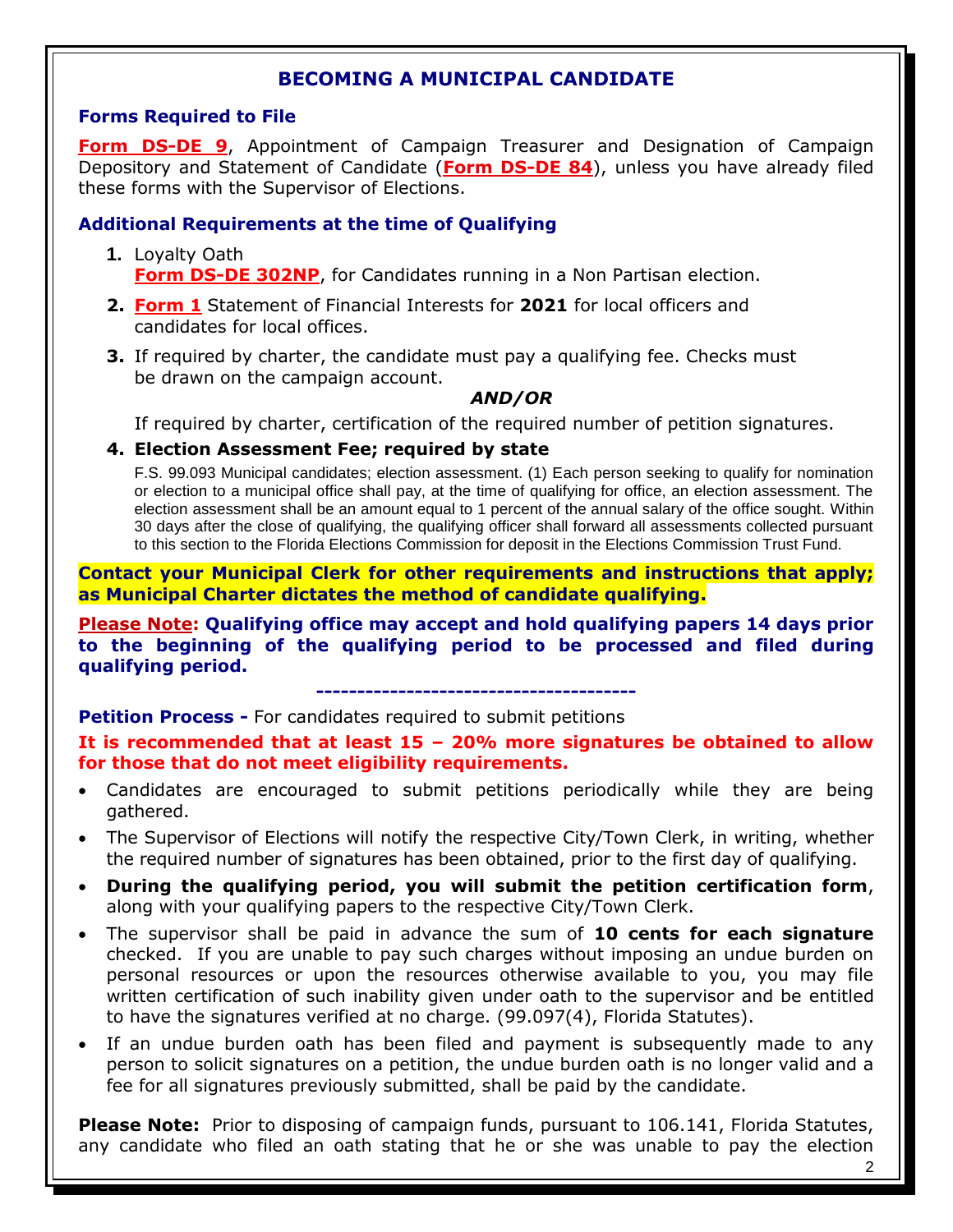assessment or fee for verification of petition signatures, or who qualified through the petition process and was not required to pay an election assessment, shall reimburse the state or local governmental entity, whichever is applicable, for such waived assessment or fee for verification or both. Such reimbursement shall be made first for the cost of petition verification and then, if funds are remaining, for the amount of the election assessment. The remaining funds shall be disbursed in the manner prescribed.

**---------------------------------------**

## **Frequently Asked Questions**

#### **If my qualifying papers are filed with an error or omission, will I be considered disqualified?**

Pursuant to 99.061(7), Florida Statutes; if the filing officer receives qualifying papers that do not include all items required, the filing officer shall make a reasonable effort to notify the candidate of the missing or incomplete items and shall inform the candidate that all required items must be received by the close of qualifying. (**NOON, June 17, 2022**)

#### **After filing as a candidate; may I later change the way my name is to appear on the ballot?**

Pursuant to 99.061(7)(b), Florida Statutes; a candidate's name as it is to appear on the ballot may not be changed after the end of qualifying.

## **May I get my qualifying fee back if I decide not to run?**

Yes, 99.092(1), Florida Statutes; provides for reimbursement for the qualifying fee, provided that you withdraw your candidacy before the qualifying period ends.

#### **May a candidate appoint himself or herself as campaign treasurer?**

Yes, 106.021(1)(c), Florida Statutes; a candidate may appoint herself or himself as campaign treasurer.

#### **How many deputy treasurers may a candidate or political committee have?**

Pursuant to 106.021(1)(a), Florida Statutes; Candidates for statewide office may appoint up to 15 deputy treasurers. Other candidates and political committees may appoint up to 3 deputy treasurers.

## **If I make a mistake on my report, can I go back in and correct it on the Electronic Filing System (EFS)?**

Once the report is submitted to the Division of Elections, the EFS will not permit you to go back and make changes. In order to correct mistakes or add and delete information, you must submit an amended report.

## **How long are campaign records kept at the Division of Elections or the Supervisor of Elections Offices?**

Pursuant to 98.015(5) and 106.22(4), Florida Statutes; the supervisor shall preserve statements and other information required to be filed with the supervisor's office pursuant to chapter 106 for a period of 10 years from date of receipt.